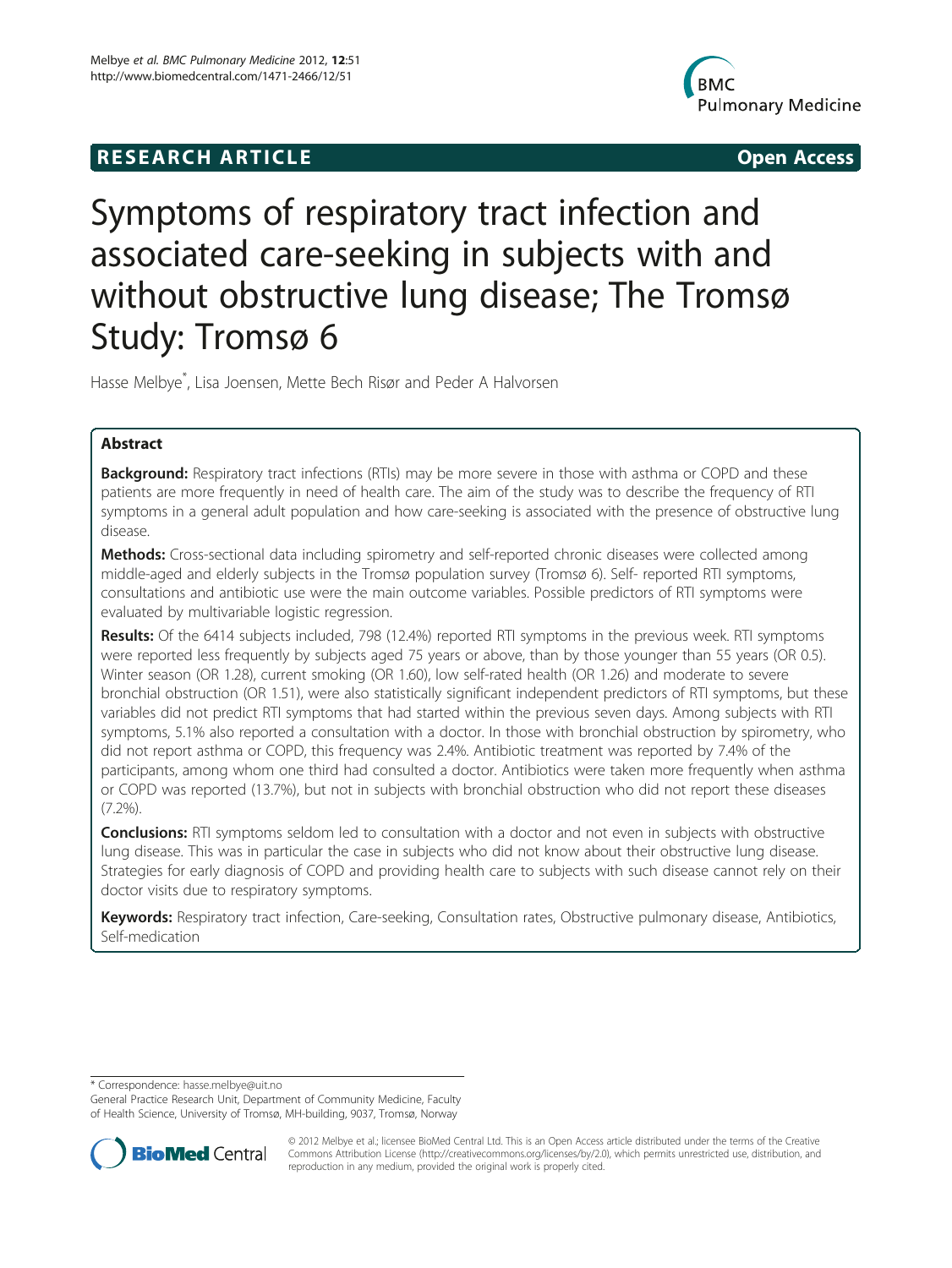### **Background**

Symptoms of possible respiratory tract infections (RTIs), such as cough, sore throat and rhinitis are common in the community. In the USA, 19% of an adult population reported to have had a cough, cold or another acute illness in the previous few days [[1\]](#page-7-0). In Norway 13.8% of an elderly population reported symptoms of airway infection within the last 3 weeks [\[2](#page-7-0)]. Symptoms of airway infection are frequent reasons for seeking health care [\[3](#page-7-0)], but most subjects with a possible RTI do not visit their family doctor. A consultation rate just below 10% was found among women in UK aged 16–44 years with a cold, a flu or sore throat [[4\]](#page-7-0), whereas 25.4% of subjects reporting RTI in the Tecumseh study (USA) had consulted a doctor [[5\]](#page-7-0). Among the 22% of an adult population who reported symptoms of RTI the last 2 weeks in a Dutch survey, 25% visited a general practitioner (GP) [[6\]](#page-7-0). The consultation rate is higher for influenza than for common cold [[5\]](#page-7-0). During the swine flu epidemic in the USA 2009–10, 8.1% of adults reported the "flu" in the last 30 days; among these 40% sought health care [\[7\]](#page-8-0).

In Sweden, consultation rates for upper RTIs (URTIs) has shown a decline since 1999, but have remained unchanged for influenza and lower RTI [\[8](#page-8-0)]. Similar findings have been found in UK, based on patient records from general practices [[3\]](#page-7-0). The decline in consultation rate has been explained by a more restrictive prescribing of antibiotics teaching patients that visits to the doctor are often unnecessary. The rate of prescribing antibiotics per RTI consultation has been rather stable in Sweden [[8\]](#page-8-0). Notably in the UK, a decline in URTI related antibiotic prescribing was observed between 1997 and 2006 [[8](#page-8-0)].

While RTIs for most of us are uncomplicated events, some may have a more severe clinical course. This is particularly the case for patients with obstructive pulmonary diseases [[9\]](#page-8-0). Frequent exacerbations are associated with a more rapid decrease in lung function, reduced quality of life, and severe exacerbations often lead to acute hospital admissions. This represents a great burden, both for the individual and the society [\[10](#page-8-0)]. Such patients should probably consult a GP more frequently during RTIs than those who are otherwise healthy, as early treatment is important for a favourable outcome [\[11](#page-8-0)].

The aim of this study was to describe the frequency of RTI symptoms in a general population, the proportion of people with RTI symptoms that consult a doctor, and how often such illnesses are treated with antibiotics. We also wanted to find out to what degree the consultation rate and use of antibiotics are associated with self-reported obstructive pulmonary disease or reduced pulmonary function, as measured by spirometry.

# **Methods**

#### Subjects

The subjects studied were participants in the Tromsø Study, a repeated epidemiological, prospective study of health problems, symptoms and chronic diseases in the city of Tromsø, dating back to 1974 [\[12](#page-8-0)]. Tromsø is a city in the northern part of Norway with 69,000 inhabitants. The sixth survey was conducted between October 2007 and December 2008, with a break in July 2008. The Department of Community Medicine, University of Tromsø, oversees the scientific leadership and administration of the Tromsø Study.

Subjects invited to participate in Tromsø 6, included all residents in some age groups and random samples of others (Table 1) The Population Registry of Norway, with a unique national identity number given to all citizens, was the source for the invitations. The attendance rate was 65.7%, for the first visit, and about two-thirds of those who attended the first visit were invited to a second visit with more extended medical examination (Table 1), in which most of the important examinations relating to this study took place. 7307 (91.8%) attended this second visit.

#### Examinations

Before attending the first visit, participants had to fill in a questionnaire on health issues including self-rated health, previous diseases and smoking habit. Participants reporting angina pectoris, myocardial infarction, cerebral stroke or atrial fibrillation were classified as "self-reported cardiovascular disease". Height and weight were measured during the first visit. Other characteristics of the participants are dealt with in a previous publication [\[13\]](#page-8-0).

Table 1 Subjects invited to participate in the Tromsø 6 study

| <b>First visit</b>                                        |                                               |
|-----------------------------------------------------------|-----------------------------------------------|
| Age 30 - 39                                               | 10% random sample                             |
| Age $40 - 42$                                             | All residents                                 |
| Age 43 - 59                                               | 40% random sample                             |
| Age $60 - 87$                                             | All residents                                 |
| Attenders to the second<br>visit of Tromsø $4*$           | All residents if not included above           |
| <b>Second visit</b>                                       |                                               |
| Age $50 - 62$                                             | All attenders to first visit                  |
| Age 63 - 74                                               | 20% random sample of attenders to first visit |
| Age 75 - 84                                               | All attenders to first visit                  |
| Attenders to the second<br>visit of Tromsø 4 <sup>#</sup> | All attenders to first visit (in Tromsø 6)    |

# The whole Tromsø population aged 25 years or more were invited to Tromsø 4 in 1994, and all the attending men aged 55–74 years and the attending women aged 50–74 years were invited to the second visit [\[12\]](#page-8-0).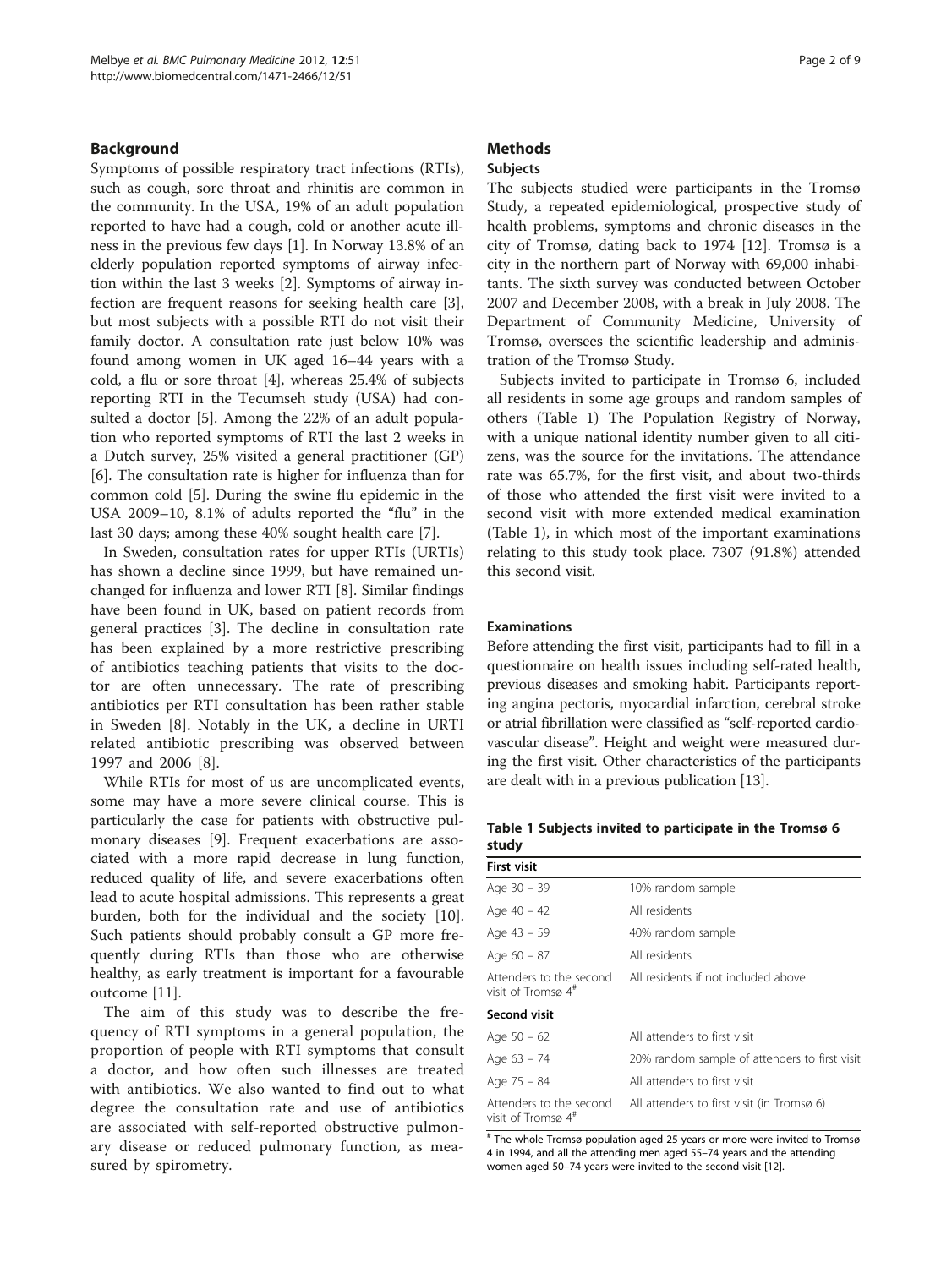At the spirometry station during the second visit, a questionnaire concerning recent symptoms of possible RTI and subsequent consultations with doctors and antibiotic treatment was filled in:

- Have you had symptoms of the common cold, acute bronchitis or any other symptoms of airway infection in the previous 7 days?
- If you have had symptoms of the common cold, acute bronchitis or any other airway infection in the previous 7 days, how many days have passed since this illness started?
- If you have had symptoms of the common cold, acute bronchitis or any other airway infection the previous 7 days, have you consulted a doctor (your GP, a GP on-call, a respiratory physician , or "other doctor") for this illness?
- If you have had symptoms of the common cold, acute bronchitis or any other airway infection in the previous 7 days, have you taken antibiotics for this illness?

They were also asked whether they had taken any drugs for asthma or COPD that same day. This questionnaire was computerised and each question had to be answered before moving to the next.

Spirometry was performed by trained technical staff with the use of a "Sensor Medics Vmax Encore 20" spirometer, following ATS/ERS criteria [[14](#page-8-0)]. Post-bronchodilator spirometry was not carried out. Norwegian reference values were used [\[15\]](#page-8-0). The spirometry results were only found acceptable for analysis in subjects who expired for more than 3 seconds and with a forced expiratory volume in one second (FEV1) >0.3 l. To avoid misclassifying subject with normal lung function as obstructive, those with FEV1/FVC <0.7 or FEV1 < 80% predicted were excluded from analysis if expiration was not carried out with sufficient force, defined by a peak expiratory flow (PEF)  $\geq$  3 x forced expiratory flow when 75% of the air had been expired (FEF75). The spirometry results were categorized according to the Global Initiative for Chronic Obstructive Lung Disease (GOLD) classification [\[9](#page-8-0)]. Due to few subjects with severe obstruction, participants with moderate and severe obstruction (FEV1 <80% predicted combined with a FEV1/ forced vital capacity (FVC) ratio  $\langle 0.7 \rangle$  were merged into one group for the main analysis, named here as "GOLD 2– 4 spirometry". Mild COPD was defined as FEV1/FVC <0.7 and FEV1 ≥ 80% predicted (GOLD 1 spirometry).

#### Statistical analyses

The proportion reporting recent RTI symptoms, consultations with doctors, antibiotic treatment as well as the duration of the symptoms, were analysed by characteristics of the participants, such as smoking habit, self-reported

diseases and spirometry results. The groups of subjects reporting asthma or COPD (chronic bronchitis/emphysema/COPD), were merged into "self-reported asthma or COPD" in some analyses, due to the high frequency of COPD in patients reporting asthma, and in order to focus on differences between subjects with and without an established diagnosis of obstructive lung disease. To control for the variation in illness duration between different subgroups, and as an indication of the weekly incidence of new RTI symptoms, RTI symptoms that had appeared within the previous 7 days was also applied as outcome variable. Differences between groups were analysed by Chi-square, Mann–Whitney, and Jonckheere-Terpstra tests. Gender, age, and the possible predictors of RTI in bivariate analysis were entered a multivariable logistic regression, with self-reported RTI symptoms as outcome variable. Similarly, variables significantly associated with days since the symptoms started, were evaluated as predictors of illness duration by multivariable linear regression. SPSS 19.0 for Windows (IBM SPSS Statistics, USA) was used in the statistical analyses. The Tromsø Study complies with the Declaration of Helsinki and each subject gave written informed consent prior to participation. The Regional Committee of Medical and Health Research Ethics approved the study.

## Results

The questionnaire concerning symptoms of possible RTI was completed by 6414 participants, 80.6% of those invited. Spirometry was found acceptable in 6305 subjects, (92.8% of these expired for 6 seconds or more). There were also missing data concerning smoking  $(n = 91)$  and self-rated health ( $n = 61$ ). The mean age was 63.7 years of age, 57.0% were women. COPD and asthma were reported by  $5.2\%$  and  $10.0\%$  respectively. FEV1/FVC <0.7 was found in 1422 subjects (22.5%), in 59.6% of those who reported COPD, in 37.3% where asthma, but not COPD, was reported and in 19% of the remaining subjects. A total of 413 subjects reported medication for asthma or COPD taken on the examination day. Among these, 89% also reported asthma or COPD, 4% belonged to the subgroup with FEV1/FVC <0.7 who did not report asthma or COPD, whereas 7% belonged to none of these subgroups.

Of the 6414 individuals, 798 (12.4%, 95% CI 11.8%- 13.0%) reported symptoms of RTI from within the previous seven days, with the highest rate in December (16.9%) and the lowest rate in June (9.1%). In addition, increased reporting of recent RTI symptoms was found in current smokers and in those reporting reduced selfrated health. Spirometry signs of bronchial obstruction was strongly associated with recent RTI symptoms, also when asthma or COPD were not reported (Table [2](#page-3-0)). Age of 75 years or above was associated with less frequent reporting of RTI symptoms. In multivariable logistic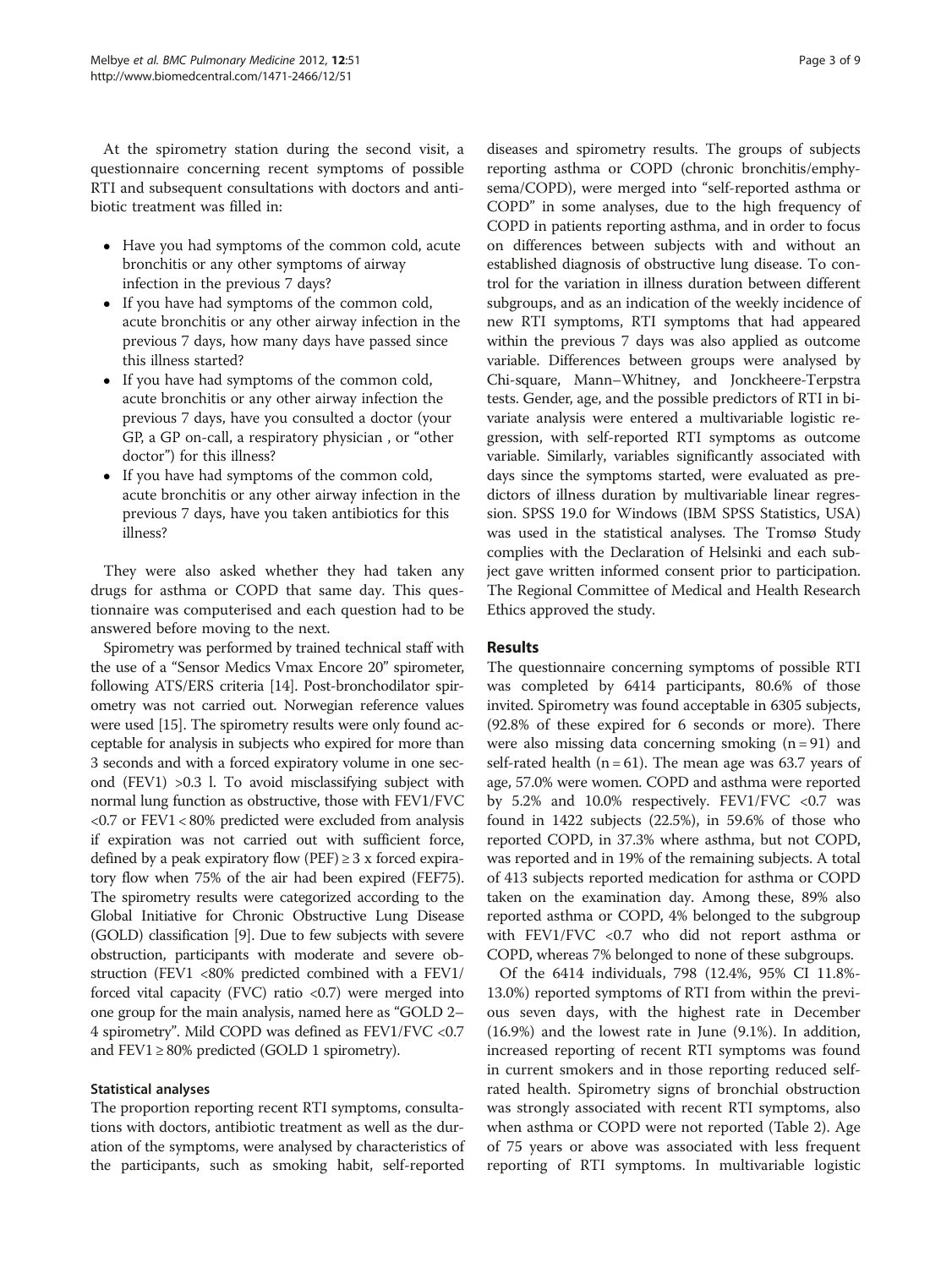<span id="page-3-0"></span>

| Table 2 Frequency of reporting symptoms of respiratory tract infection last week by characteristics of 6414 middle- |  |
|---------------------------------------------------------------------------------------------------------------------|--|
| aged and elderly adults taking part in the Tromsø 6 survey                                                          |  |

|                                                                           | <b>Symptoms of RTI</b><br>last week |     | Days since start<br>of symptoms |                        | Symptoms of RTI last week that<br>started within the previous 7 days |     |     |                 |
|---------------------------------------------------------------------------|-------------------------------------|-----|---------------------------------|------------------------|----------------------------------------------------------------------|-----|-----|-----------------|
|                                                                           | n                                   | %   |                                 | p-value median p-value |                                                                      | n   | %   | p-value         |
| <b>All</b> $(n = 6414)$                                                   | 798                                 | 12  |                                 | 8                      |                                                                      | 340 | 5.3 |                 |
| Gender                                                                    |                                     |     |                                 |                        |                                                                      |     |     |                 |
| Male $(n = 2754)$                                                         | 350                                 | 13  | 0.6                             | 8                      | 0.6                                                                  | 149 | 5.4 | 0.7             |
| Female $(n = 3660)$                                                       | 448                                 | 12  |                                 | 8                      |                                                                      | 191 | 5.2 |                 |
| Age                                                                       |                                     |     |                                 |                        |                                                                      |     |     |                 |
| $<$ 55 years (n = 1059)                                                   | 141                                 | 13  | $0.001$ <sup>#</sup>            | 7                      | 0.03 <sup>f</sup>                                                    | 79  | 7.5 | ${<}0.001^{\#}$ |
| 55-64 years ( $n = 2656$ )                                                | 354                                 | 13  |                                 | 9                      |                                                                      | 138 | 5.2 |                 |
| 65-74 years ( $n = 1752$ )                                                | 230                                 | 13  |                                 | 9                      |                                                                      | 217 | 5.5 |                 |
| $≥ 75$ Years (n = 947)                                                    | 947                                 | 8   |                                 | 14                     |                                                                      | 123 | 2.7 |                 |
| <b>Smoking</b> $(n = 6323)$                                               |                                     |     |                                 |                        |                                                                      |     |     |                 |
| Current ( $n = 1158$ )                                                    | 214                                 | 19  | $< 0.001$ <sup>#</sup>          | 11                     | $0.01^{\text{f}}$                                                    | 76  | 6.6 | 0.7             |
| Previous ( $n = 2955$ )                                                   | 334                                 | 11  |                                 | 8                      |                                                                      | 132 | 4.5 |                 |
| Never $(n = 2210)$                                                        | 240                                 | 11  |                                 | 7                      |                                                                      | 126 | 5.7 |                 |
| Season                                                                    |                                     |     |                                 |                        |                                                                      |     |     |                 |
| Winter (November-April) (n = 3128)                                        | 425                                 | 14  | 0.007                           | 9                      | 0.2                                                                  | 175 | 5.6 | 0.3             |
| Summer (May-October) (n = 3286)                                           | 373                                 | 11  |                                 | 8                      |                                                                      | 165 | 5.0 |                 |
| Self-reported disease <sup>&amp;</sup>                                    |                                     |     |                                 |                        |                                                                      |     |     |                 |
| Asthma, not COPD $(n = 457)$                                              | 69                                  | 15  | 0.07                            | 11                     | 0.5                                                                  | 28  | 6.1 | 0.4             |
| COPD, not asthma $(n = 172)$                                              | 25                                  | 15  | 0.4                             | 14                     | 0.09                                                                 | 6   | 3.5 | 0.3             |
| Both asthma and COPD ( $n = 141$ )                                        | 22                                  | 16  | 0.3                             | 12                     | 0.5                                                                  | 9   | 6.4 | 0.6             |
| Neither asthma nor COPD ( $n = 5578$ )                                    | 679                                 | 12  | 0.09                            | 8                      | 0.1                                                                  | 296 | 5.3 | 1.0             |
| Cardiovascular disease ( $n = 1154$ )                                     | 134                                 | 12  | 0.3                             | 12                     | 0.02                                                                 | 47  | 4.1 | 0.04            |
| <b>Self-rated health</b> $(n = 6353)$                                     |                                     |     |                                 |                        |                                                                      |     |     |                 |
| Good/exellent (n = 3949)                                                  | 449                                 | 11  | $0.001$ #                       | 8                      | $0.01^{\text{f}}$                                                    | 207 | 5.2 | 0.9             |
| Neither good nor bad ( $n = 2057$ )                                       | 288                                 | 14  |                                 | 10                     |                                                                      | 109 | 5.3 |                 |
| Bad/very bad $(n = 347)$                                                  | 53                                  | 15  |                                 | 14                     |                                                                      | 19  | 5.5 |                 |
| <b>Lung function</b> $(n = 6305)$                                         |                                     |     |                                 |                        |                                                                      |     |     |                 |
| Normal/restrictive ( $n = 4881$ )                                         | 567                                 | 12  | $< 0.001$ <sup>#</sup>          | 8                      | $< 0.001$ <sup>£</sup>                                               | 267 | 5.5 | $0.2^{\#}$      |
| $GOLD 1 (n = 643)$                                                        | 80                                  | 12  |                                 | 11                     |                                                                      | 26  | 4.0 |                 |
| GOLD 2-4 ( $n = 781$ )                                                    | 134                                 | 17  |                                 | 13                     |                                                                      | 31  | 4.6 |                 |
| Self-reported asthma or COPD<br>and lung function combined $(n = 6305)$ & |                                     |     |                                 |                        |                                                                      |     |     |                 |
| Asthma or COPD not reported, FEV1/FVC $\geq$ 0.7 (n = 4436)               | 511                                 | 12  | 0.001                           | 8                      | 0.009                                                                | 235 | 5.3 | 0.7             |
| Asthma or COPD reported, FEV1/FVC $\geq$ 0.7 (n = 445)                    | 56                                  | 13  | 0.9                             | 7                      | 0.09                                                                 | 32  | 7.2 | 0.05            |
| Asthma or COPD reported, FEV1/FVC <0.7 (n = 380)                          | 61                                  | 16  | 0.03                            | 14                     | < 0.001                                                              | 11  | 2.9 | 0.04            |
| Asthma or COPD not reported but GOLD 1 spirometry (n = 559)               | 69                                  | 12  | 1.0                             | 9                      | 0.9                                                                  | 25  | 4.5 | 0.4             |
| but GOLD 2-4 spirometry ( $n = 485$ )                                     |                                     | -17 | 0.001                           | 12                     | 0.04                                                                 | 26  | 5.4 | 0.9             |

# Chi-square linear trend.

&Subject with and without the condition are compared.

 $E$  Jonckheere-Terpstra test.

regression, the same five variables mentioned above remained statistically significant predictors of recent RTI symptoms (Table [3\)](#page-4-0).

The median number of days since the symptoms began was 8 days. Increased number of days was associated with age, smoking, cardiovascular disease, reduced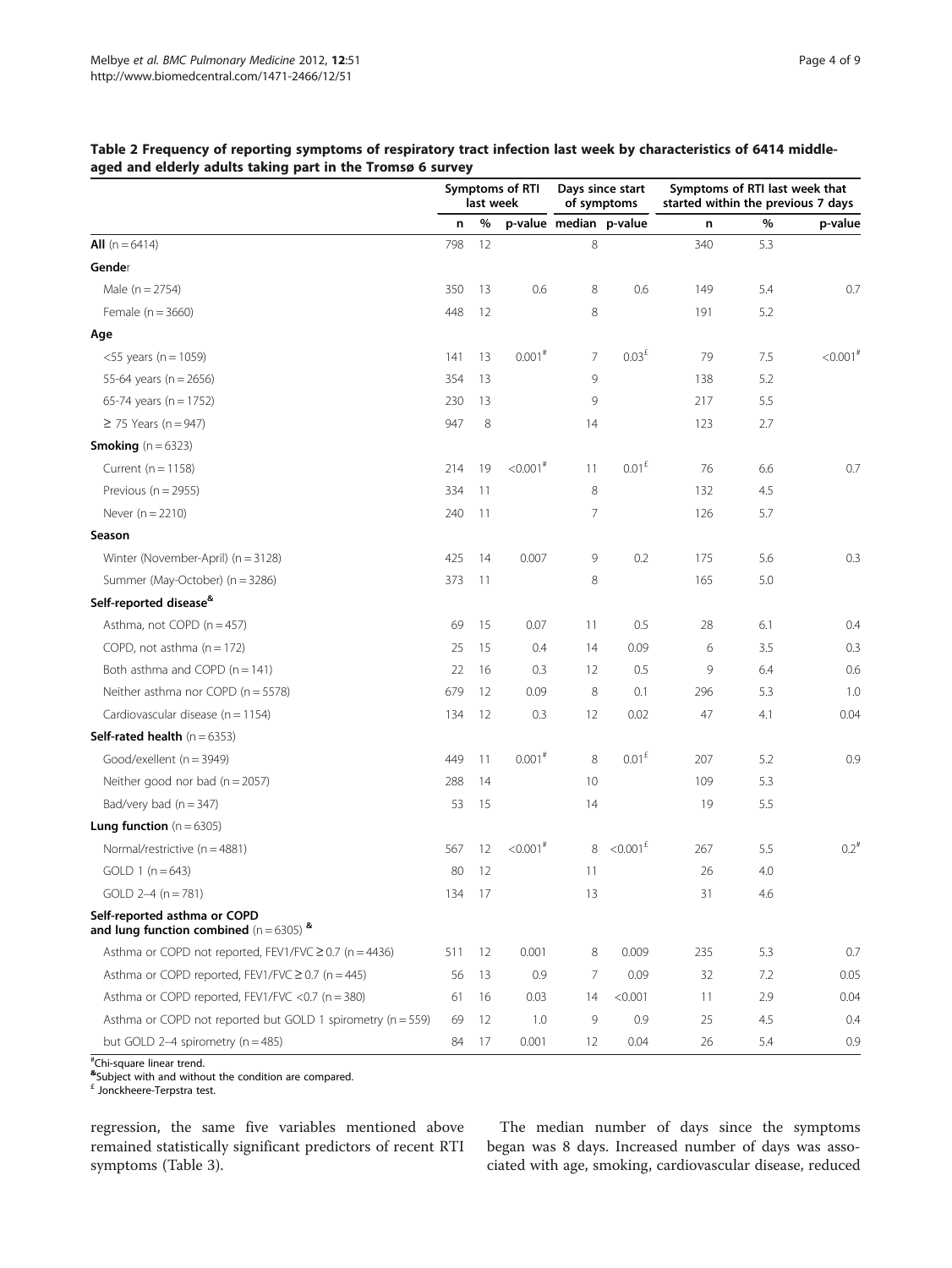<span id="page-4-0"></span>Table 3 Predictors of self-reported symptoms of airway infection the previous seven days (n = 763), and that had started within the previous seven days (n = 319), evaluated by multivariable logistic regression in 5943 middle-aged and elderly adults taking part in the Tromsø 6 survey

|                                                      |      | RTI symptoms previous week                    |         | RTI symptoms that started within previous week |                            |         |  |
|------------------------------------------------------|------|-----------------------------------------------|---------|------------------------------------------------|----------------------------|---------|--|
|                                                      |      | Odds ratio 95% confidence p-value<br>interval |         | Odds ratio                                     | 95% confidence<br>interval | p-value |  |
| Male gender                                          | 1.06 | $0.90 - 1.24$                                 | 0.5     | 1.13                                           | $0.90 - 1.43$              | 0.3     |  |
| <b>Age</b> (years) <sup>#</sup> : 55-64              | 0.95 | $0.76 - 1.17$                                 | 0.6     | 0.67                                           | $0.50 - 0.90$              | 0.008   |  |
| 65-74                                                | 0.94 | $0.74 - 1.19$                                 | 0.6     | 0.77                                           | $0.56 - 1.06$              | 0.1     |  |
| $75+$                                                | 0.49 | $0.35 - 0.68$                                 | < 0.001 | 0.35                                           | $0.21 - 0.57$              | < 0.001 |  |
| <b>Smoking<sup>&amp;</sup></b> : current             | 1.60 | $1.29 - 1.98$                                 | < 0.001 | 1.12                                           | $0.82 - 1.54$              | 0.5     |  |
| previous                                             | 0.99 | $0.82 - 1.19$                                 | 0.9     | 0.80                                           | $0.61 - 1.03$              | 0.09    |  |
| Self-rated health, bad, or neither good or bad       | 1.30 | $1.11 - 1.53$                                 | 0.001   | 1.12                                           | $0.88 - 1.42$              | 0.4     |  |
| Self-reported disease: Asthma, not COPD <sup>+</sup> | 1.22 | $0.93 - 1.62$                                 | 0.2     | 1.22                                           | $0.81 - 1.85$              | 0.3     |  |
| COPD, not asthma $±$                                 | 0.97 | $0.60 - 1.55$                                 | 0.9     | 0.72                                           | $0.29 - 1.81$              | 0.5     |  |
| Both asthma and $COPDE$                              | 1.06 | $0.65 - 1.64$                                 | 0.8     | 1.33                                           | $0.63 - 2.81$              | 0.5     |  |
| Cardiovascular disease                               | 0.91 | $0.73 - 1.13$                                 | 0.4     | 0.79                                           | $0.56 - 1.12$              | 0.2     |  |
| <b>Spirometry<sup>\$</sup></b> : GOLD 1 spirometry   | 1.08 | $0.83 - 1.40$                                 | 0.6     | 0.72                                           | $0.46 - 1.13$              | 0.2     |  |
| GOLD 2-4 spirometry                                  | 1.48 | $1.17 - 1.87$                                 | 0.001   | 0.89                                           | $0.60 - 1.33$              | 0.6     |  |
| Winter season                                        | 1.27 | $1.09 - 1.50$                                 | 0.002   | 1.15                                           | $0.92 - 1.45$              | 0.2     |  |

The area under curve for the two models were 0.60 (0.58-0.62) and 0.60 (0.57-0.63), respectively.<br># Age 38-54 years is reference category.

 $\frac{\text{a}}{\text{A}}$  Never smoking is reference category.<br>  $\frac{\text{c}}{\text{A}}$  Asthma or COPD not reported is reference category.

 $$ FEV1/FVC \geq 0.7$ is reference category.$ 

self-rated health and reduced lung function (Table [2](#page-3-0)). When analysed by linear regression, cardiovascular disease was the only significant predictor of the duration of illness ( $p = 0.04$ , Table 4). RTI symptoms had started within the previous seven days in 340 patients. Such new RTI symptoms was associated with age and absence

Table 4 Predictors of duration of illness as evaluated by linear regression in 757 subjects reporting symptoms of respiratory tract infection the previous week in the Tromsø 6 survey ( $r^2$  = 0.03)

|                                                      | Standardized p-value<br><b>Beta</b> |      |
|------------------------------------------------------|-------------------------------------|------|
| Male gender                                          | 0.05                                | 0.2  |
| Age                                                  | 0.03                                | 0.4  |
| <b>Smoking: Current</b>                              | 0.05                                | 0.3  |
| previous                                             | $-0.01$                             | 0.8  |
| <b>Self-rated health:</b> bad or neither good or bad | 0.05                                | 0.2  |
| Self-reported disease: Asthma, not COPD              | 0.06                                | 0.1  |
| COPD, not asthma                                     | 0.2                                 | 0.6  |
| Asthma or COPD                                       | $-0.01$                             | 0.8  |
| Cardiovascular disease                               | 0.08                                | 0.04 |
| <b>Spirometry: GOLD 1 spirometry</b>                 | $-0.01$                             | 0.8  |
| GOLD 2-4 spirometry                                  | 0.01                                | 0.7  |

of cardiovascular disease (Table [2\)](#page-3-0). In logistic regression, age above 55 years was associated with decreased reporting of such new symptoms (Table 3).

A consultation with a doctor for their RTI symptoms was reported by 41 subjects (5.1%, 95% CI 4.7% - 5.5%)), 32 of these had consulted their GP. Poor self-rated health and a period of more than 14 days since the onset of symptoms, were significantly associated with an increased consultation rate (Table [5\)](#page-5-0). A decreased consultation rate of 2.4% was found among those with FEV1/FVC ratio < 0.7 who did not report asthma or COPD. Taking antibiotics was reported by 58 subjects (7.4%, 95% CI 6.9% - 7.9%). This was found to be more frequent among those with self-reported asthma or COPD (13.7%) and when the symptoms had started more than two weeks earlier, 16.6%, (Table 3). Of those who had taken antibiotics, only one third (17 subjects) reported to have consulted a doctor. When a doctor was consulted, 41% were treated with antibiotics. Among the subjects who did not consult a doctor, antibiotics were taken significantly more frequently where asthma or COPD was reported, in 10.2% (11 subjects), compared to 4.7% amongst the other participants with RTI symptoms,  $p = 0.02$ .

Among the participants with  $FEV1/FVC$  <0.7, those reporting asthma or COPD were more frequently ex-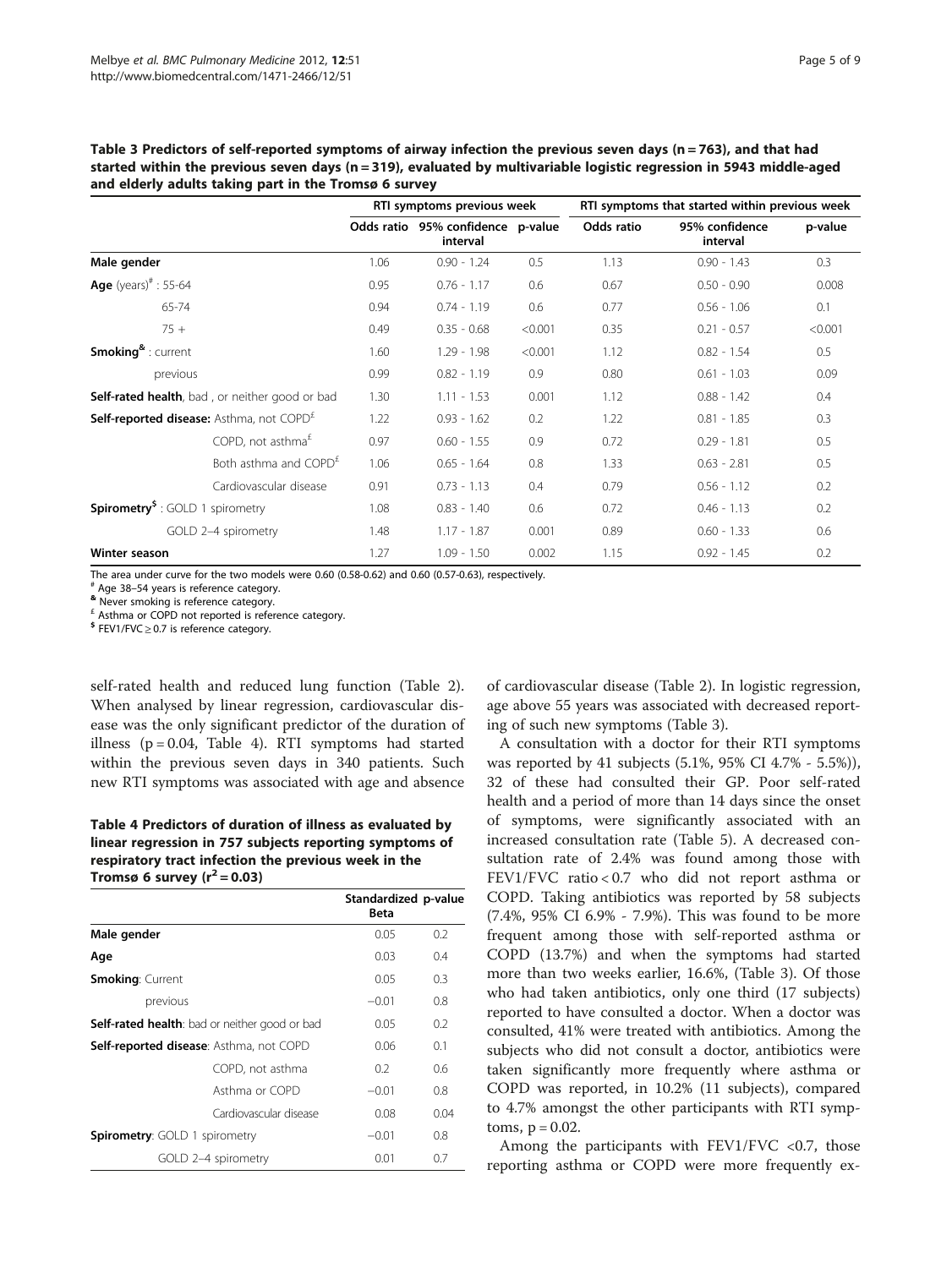# Consulting a GP Taking antibiotics n n % n % **All** 58 7.4 and 5.1 58 7.4 and 5.1 58 7.4 and 5.1 58 5.1 58 5.1 58 5.1 58 5.1 58 5.1 58 5.1 58 5.1 59.1  $7.4$ Gender Male 22 6.3 Female 448 22 4.9 36 8.0 Age 45 years 6.9 and 5.9 and 5.9 and 5.9 and 5.9 and 5.9 and 5.9 and 5.9 and 5.9 and 5.9 and 5.9 and 5.9 and 5.9 and 5.9 and 5.9 and 5.9 and 5.9 and 5.9 and 5.9 and 5.9 and 5.9 and 5.9 and 5.9 and 5.9 and 5.9 and 5.9 and 5.9 a 55-64 years 354 20 5.6 24 6.8 65-74 years 65-74 years 230 14 5.1 20 8.7 and 30 8.7 and 30 8.7 and 30 8.7 and 30 8.7 and 30 8.7 and 30 8.7 and 30 8.7 and 30 8.7 and 30 8.7 and 30 8.7 and 30 8.7 and 30 8.7 and 30 8.7 and 30 8.7 and 30 8.7 and 30 8.7 and  $\geq$  75 Years 8.2 Smoking Current 214 12 5.6 12 5.6 Previous 27 8.1 27 8.1 27 8.1 27 8.1 27 8.1 27 8.1 27 8.1 27 8.1 27 8.1 27 8.1 27 27 8.1 28.1 27 27 27 27 27 27 Never 28 18 240 10 4.2 18 7.5 Season  $\mu$  Winter 23 5.4 $^{4}$ Summer 363 24 6.4 35 9.4 Self-rated health Good/exellent 6.6 and  $\begin{array}{ccccccc} 449 & & & 17 & & 3.8 & & 29 & & 6.6 \end{array}$ Neither good nor bad 288 19 6.6 22 7.7 Bad/very bad 53 5 9.4 7 13.5 Self-reported disease Asthma or COPD Yes **119** 119 9 12.6 16 13.7 # No 679 32 4.7 42 6.3 Cardiovascular disease Yes 10.5 (and the contract of the contract of the contract of the contract of the contract of the contract of the contract of the contract of the contract of the contract of the contract of the contr No 664 50 4.5 44 6.7 Hypertension Yes 269 269 14 5.2 17 6.4 No 329 27 5.1 41 7.9 Days since the symptoms started  $\leq$  2 weeks 593 13 2.2 25 4.3  $>2$  weeks 205 28 13.7<sup>µ</sup> 33 16.6<sup>µ</sup> Lung function  $(n = 794)$ GOLD 1 spirometry **6.3** 6 6.3 6 7.6 GOLD 2-4 spirometry 134 5 3.7 12 9.1 FEV1/FVC ≥ 0.7 5.5 40 7.1 Self-reported asthma or COPD and lung function combined No asthma or COPD reported, FEV1/FVC ≥ 0.7 511 27 5.3 32 6.3 Asthma or COPD reported, FEV1/FVC  $\geq 0.7$  56 4 7.1 8 14.3 Asthma or COPD reported, FEV1/FVC < 0.7 61 61 61 61 8.2 8 13.1 No asthma or COPD reported, but GOLD 1 spirometry 68 3 4.4 4 5.9 No Asthma or COPD reported, but GOLD 2-4 spirometry  $84$  2.4 2.4 6 7.1

## <span id="page-5-0"></span>Table 5 Frequency of consulting a doctor and taking antibiotics in 798 subjects reporting symptoms of respiratory tract infection the previous week in the Tromsø 6 survey

 $^{2}$ The difference between the two groups is statistically significant, p = 0.03.

 $^{\&}$  The variation between the three groups is statistically significant (chi-square linear trend), p = 0.03.

 $*$  The difference between the two groups is statistically significant,  $p = 0.005$ .

 $\mu$  The difference between the two groups is statistically significant, p < 0.001.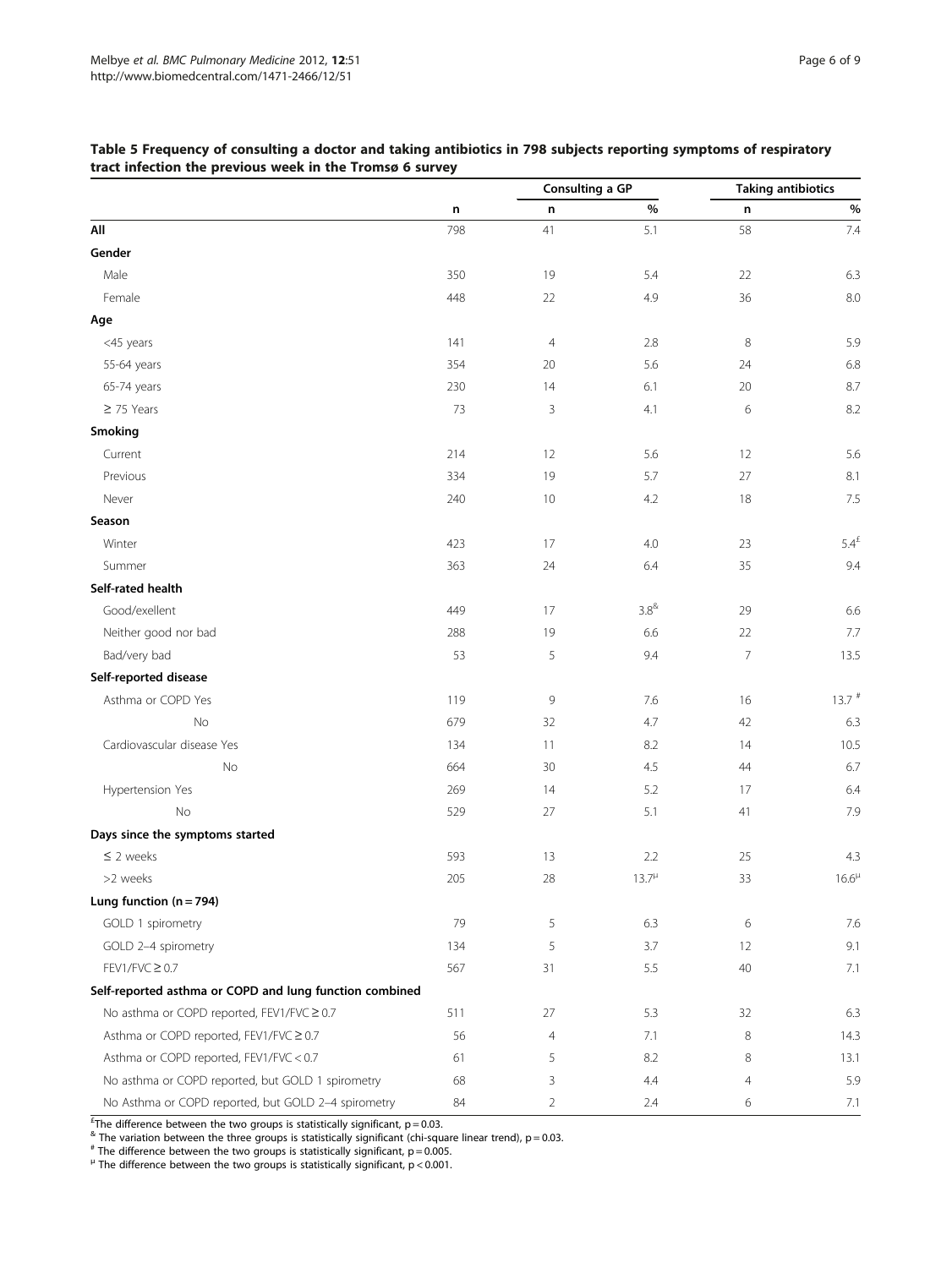smokers and reporting poor health, compared to those who did not report asthma or COPD (Table 6).

## **Discussion**

Symptoms of RTI in the previous week were reported by 12.4%. Somewhat higher frequencies have been found in previous studies [[1,2,6\]](#page-7-0). The relatively low frequency of reported RTI symptoms may be explained by a low occurrence of influenza in Norway during the study period (2007–2008) [[16\]](#page-8-0). The mild influenza outbreak may also explain the moderate fluctuation in the frequency of RTI symptoms throughout the year. We found reduced frequency in the elderly, as did van Duijn and coworkers [[6\]](#page-7-0). The participants who were 75 years of age or older attributed most strongly to the reduced frequency in our study, and a poorer recall among the eldest patients, may possibly explain some of the age effect. Current smoking and GOLD 2–4 spirometry were also strongly associated with the reporting of RTI symptoms. The main reason for this was possibly the longer duration of symptoms in subjects who smoked or had obstructive disease and not an increased incidence of new symptoms, since RTI symptoms that had started in the previous week were not over-represented in these subgroups. Increased reporting of RTI symptoms has previously been found in patients with severe COPD [\[17](#page-8-0)], but such patients represented too small a percentage of the subjects with self-reported asthma/COPD or undiagnosed bronchial obstruction, to have had an impact on the results.

Among the 1424 subjects with FEV1/FVC  $\langle 0.7, \text{ only} \rangle$ 380 (26.7%) reported to have asthma or COPD. This cannot be explained by incorrect reporting of diseases, since only 4% of those who reported taking respiratory medicine the examination day belonged to the undiagnosed subgroup with bronchial obstruction. Similar frequencies of undiagnosed bronchial obstruction has been found in previous population based studies [[18-20\]](#page-8-0). This

study adds that subjects with undiagnosed bronchial obstruction with pre-bronchodilator FEV1/FVC <0.7 and FEV1 <80% predicted, experience prolonged RTI symptoms, similar to subjects with an established diagnosis of asthma or COPD.

Only 5.1% with RTI symptoms had visited a doctor. This is a considerably lower frequency than reported in previous studies [\[4](#page-7-0)-[6\]](#page-7-0) and may mirror the trend of decreased consultation rates for RTI found in other countries, such as Sweden and the UK [\[3](#page-7-0)[,8](#page-8-0)]. The low frequency of influenza in the study period [[16\]](#page-8-0) may also have contributed to the low consultation rate. The influenza virus tends to give more severe symptoms than other respiratory viruses [\[21\]](#page-8-0), with a high consultation rate as a result [\[5](#page-7-0)[,7](#page-8-0)]. We found particularly low careseeking in the winter season. May be people find it more acceptable to have RTI in winter than during other seasons?

The consultation rate among those with undiagnosed bronchial obstruction was remarkably low, just 2.4%. The members of this subgroup had, to a lesser degree, given up smoking and seldom reported bad health, compared to those with bronchial obstruction who reported asthma or COPD. They may have had an increased tendency to postpone health care. Health contacts are not merely a result of individual symptom recognition. Bodily sensations become symptoms only when interpreted as such by the patient Potentially alarming symptoms are sometimes contained in specific social situations [[22](#page-8-0)] and related to cultural values and explanations [\[23](#page-8-0)], regarding what is illness and what is poor health [\[24\]](#page-8-0). A low consultation rate combined with good self-rated health, despite (although undiagnosed) bronchial obstruction and increased duration of RTI symptoms, points to contextual determinants of symptom interpretation and care-seeking. Reluctance to be confronted with advice to stop smoking may, for instance, have led to a decreased preference of visiting a doctor [\[25\]](#page-8-0).

| Table 6 Characteristics of subgroups of the study population (n = 6305) in %, based on spirometry and self-reported |  |
|---------------------------------------------------------------------------------------------------------------------|--|
| asthma or COPD                                                                                                      |  |

|                                                               | Male<br>gender | Age 65 years or<br>more | Former<br>smokers | Current<br>smokers | Self-reported cardiovascular Bad/very bad self-rated<br>disease | health     |
|---------------------------------------------------------------|----------------|-------------------------|-------------------|--------------------|-----------------------------------------------------------------|------------|
|                                                               | $\%$           | $\%$                    | $\%$              | %                  | %                                                               | %          |
| No asthma or COPD reported,<br>$FEV1/FVC \ge 0.7$ (n = 4436)  | 42.1           | 36.8                    | 46.1              | 14.4               | 15.6                                                            | 3.9        |
| Asthma or COPD reported,<br>but FEV1/FVC $\geq$ 0.7 (n = 445) | 30.8           | 35.5                    | 46.9              | 17.5               | 18.9                                                            | 14.4       |
| Asthma or COPD reported,<br>and FEV1/FVC < 0.7 (n = 380)      | $44.4^{\#}$    | 61.9                    | $57.2^8$          | 26.9 <sup>£</sup>  | 28.1                                                            | $13.9^{8}$ |
| Asthma or COPD not reported<br>but GOLD $1(n = 559)$          | 47.8           | 60.5                    | 47.1              | 27.3               | 20.1                                                            | 4.9        |
| but GOLD 2-4 ( $n = 485$ )                                    | 55.3           | 57.5                    | 45.6              | 38.1               | 27.6                                                            | 5.4        |

 $^{\#}$  p = 0.02,  $^{\&}$  p < 0.001,  $^{\&}$  p = 0.05: statistical significance of the differenece between those who did and who did not report asthma or COPD amongst the participants with FEV1/FVC ratio <0.7 (GOLD 1–4 spirometry).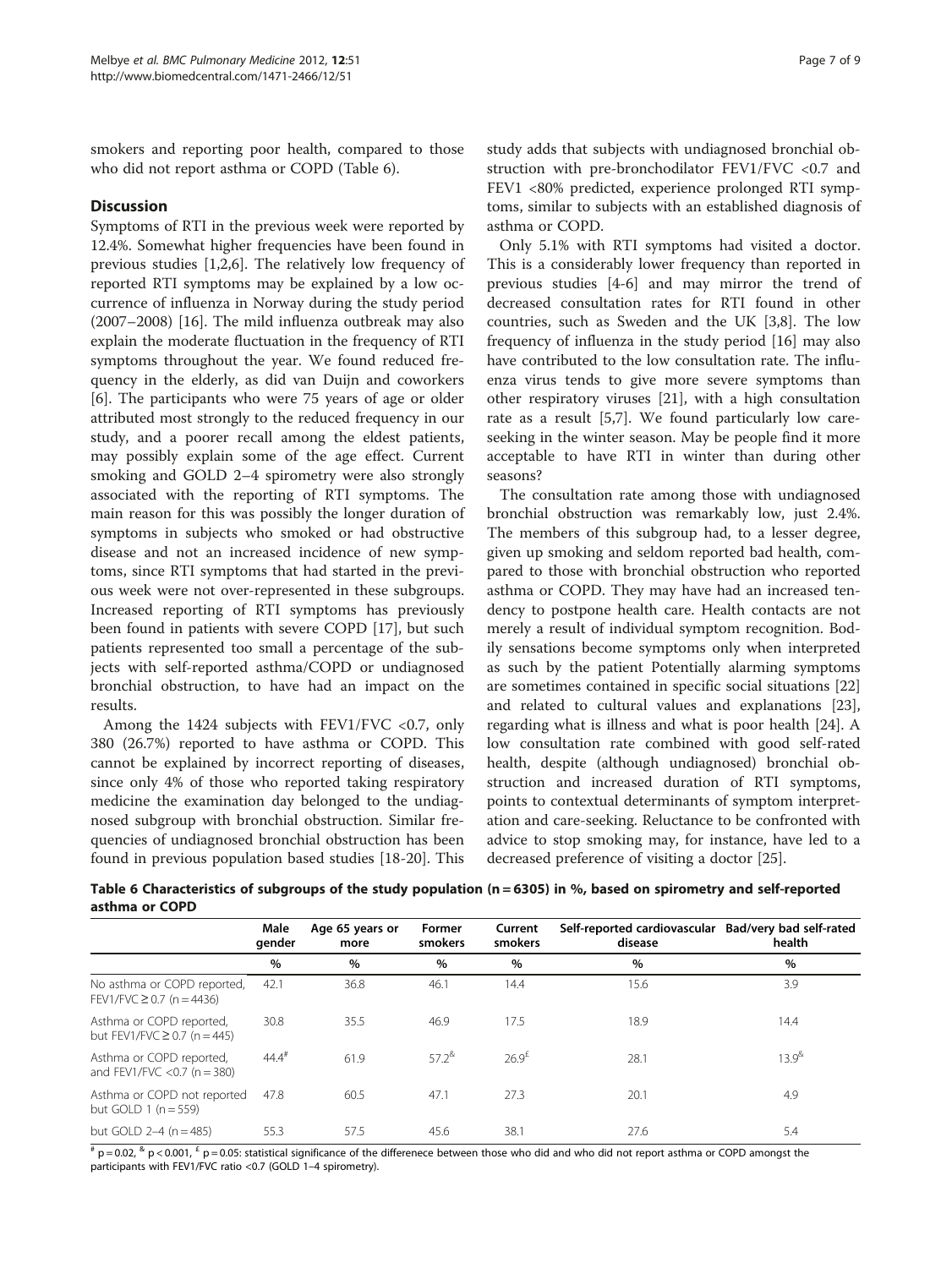<span id="page-7-0"></span>Detecting COPD among patients with RTI in primary care, has been suggested as a strategy for case-finding [\[26](#page-8-0)]. The low frequency of consulting a doctor among those with undiagnosed bronchial obstruction in the present study, supports that a more comprehensive approach should be applied for early diagnosis of COPD [\[27\]](#page-8-0).

The prescribing rate when a doctor was consulted (41%) was as expected in Nordic countries [\[8,28](#page-8-0)]. The majority of those who had taken antibiotics, did not report to have visited a doctor. A quarter of these belonged to the subgroup with self-reported asthma or COPD, who probably had antibiotics for self-administration at home. Some might have contacted a doctor by phone and received a prescription that way, whilst others may have taken residual tablets from previous prescriptions. Self-medication with antibiotics occurs to a varying extent throughout Europe [\[29\]](#page-8-0). In the northern and western parts it is almost impossible to buy antibiotics directly from the pharmacy, and selfmedication from left-overs is the most likely way selfmedication occurs [\[29,30](#page-8-0)]. It is likely that this had happened in our study population as well.

Reducing the prescription of antibiotics is a major target in combating the emerging resistance among human pathogens [\[28\]](#page-8-0). Still, it is important that those who actually need antibiotics get their medication without delay. RTIs are the main cause of exacerbations among patients with COPD [[9](#page-8-0)] and often requires treatment with antibiotics [\[11](#page-8-0)]. It is well known that patients with COPD often are given prescriptions for short courses of oral steroids and antibiotics for self-administration during acute exacerbations, but the benefit of such practice is questionable [\[31\]](#page-8-0).

#### Strengths and limitations

Our study had the strength of being a population based survey with a high attendance rate, with information obtained directly from the subjects about their symptoms and what they actually did when symptoms occurred. Some age groups were more strongly represented in the study sample than others. The analyses by age groups indicates that this selection probably had little impact on the main results, and adjustment for age has been done in the logistic regression. It has been shown that participants in the Tromsø study are somewhat healthier than nonparticipants, and a too low frequency of RTI symptoms may have been found.

Post-bronchodilator spirometry was not carried out, and all subjects with FEV1/FVC <0.7, or even GOLD 2– 4 spirometry, do not really have COPD or a combination of asthma and COPD.

Some conditions associated with our study, may have contributed to the low care-seeking rate reported. The participants were invited to an extended medical examination, and some with RTI symptoms might have postponed a visit to their own doctor, relying on their forthcoming medical check-up. This statement is supported by the fact that many of the participants expressed confidence that "everything" had been checked when they attended. We do not have information about symptoms among the non-participants. It is likely that some of these felt too ill to attend and might have contacted their own doctor to a greater extent, than those who felt well enough to participate.

#### Conclusions

The low frequency of care-seeking due to RTI symptoms may reflect trends of decreasing consultation rates, which has been registered in other countries. To reduce unnecessary use of antibiotics, consulting rates for uncomplicated respiratory infections should be kept low, but without scaring off those who will really benefit from medical care. The consultation rate among subjects with obstructive lung diseases seems to be too low, at least among those who have not got their disease diagnosed. Strategies for early diagnosis of COPD and providing health care to subjects with such disease, cannot rely on their doctor visits due to respiratory symptoms and must therefore be directed towards the public.

#### Competing interest

None to declare.

#### Authors' contribution

HM designed the study, led the collection of data, performed the statistical analysis and wrote the final manuscript, LJ contributed to the collection of data, the statistical analysis, and to the drafting of the manuscript. MBR and PAH contributed to the analysis and the final manuscript. All authors have read and approved the final manuscript.

#### Funding

This research received no specific grant from any funding agency in the public, commercial or not-for-profit sectors.

Received: 29 February 2012 Accepted: 31 August 2012 Published: 7 September 2012

#### References

- Ginde AA, Mansbach JM, Camargo CA Jr: Association between serum 25hydroxyvitamin D level and upper respiratory tract infection in the Third National Health and Nutrition Examination Survey. Arch Intern Med 2009, 169:384–390.
- 2. Melbye H, Halvorsen DS, Hartz I, Medbo A, Brox J, Eggen AE, et al: Bronchial airflow limitation, smoking, body mass index, and statin use are strongly associated with the C-reactive protein level in the elderly. The Tromso Study 2001. Respir Med 2007, 101:2541–2549.
- 3. Gulliford M, Latinovic R, Charlton J, Little P, van ST, Ashworth M: Selective decrease in consultations and antibiotic prescribing for acute respiratory tract infections in UK primary care up to 2006. J Public Health (Oxf) 2009, 31:512–520.
- 4. Scambler A, Scambler G, Craig D: Kinship and friendship networks and women's demand for primary care. J R Coll Gen Pract 1981, 31:746-750.
- 5. Monto AS, Sullivan KM: Acute respiratory illness in the community. Frequency of illness and the agents involved. Epidemiol Infect 1993, 110:145–160.
- 6. van Duijn HJ, Kuyvenhoven MM, Schellevis FG, Verheij TJ: Illness behaviour and antibiotic prescription in patients with respiratory tract symptoms. Br J Gen Pract 2007, 57:561–568.